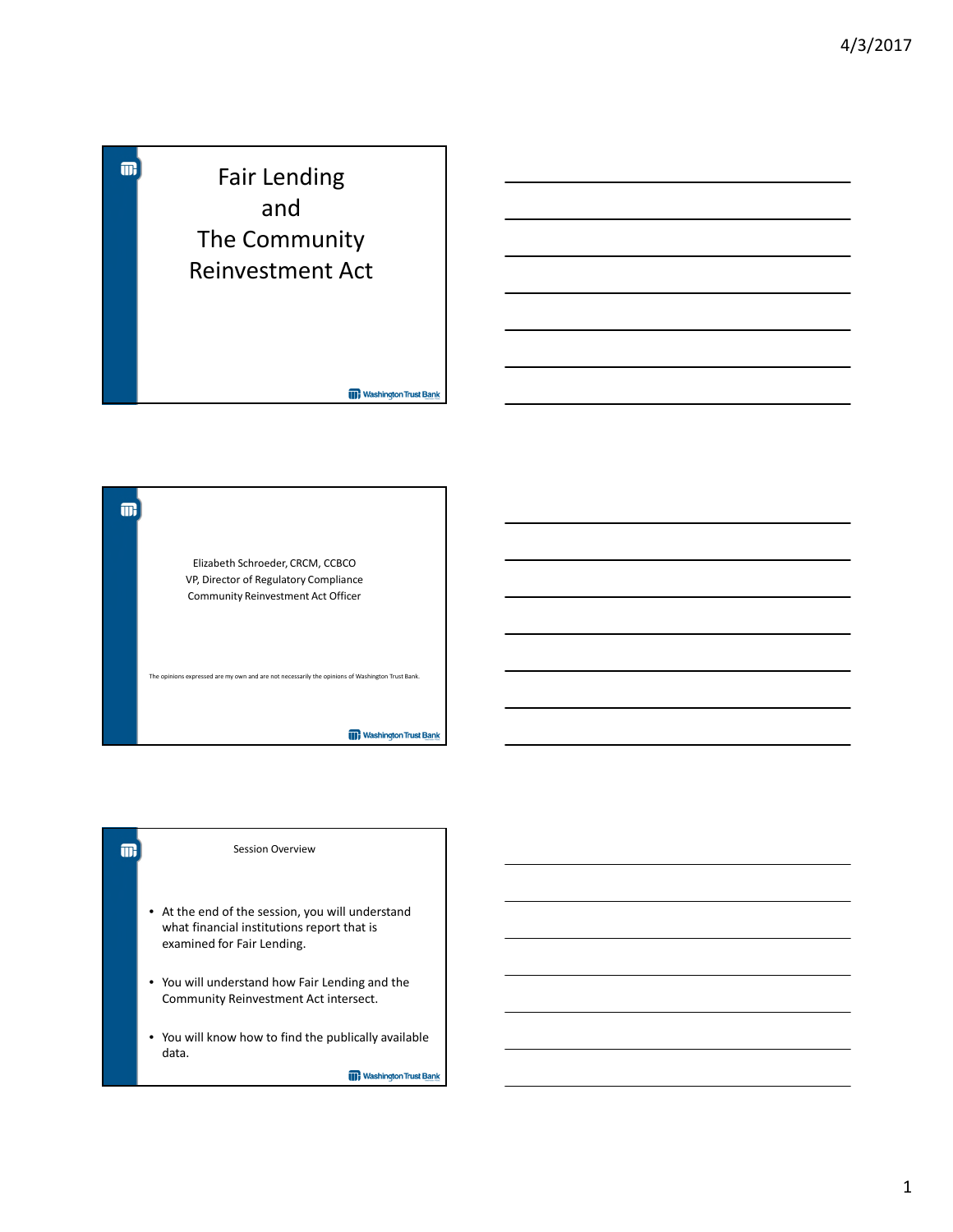





2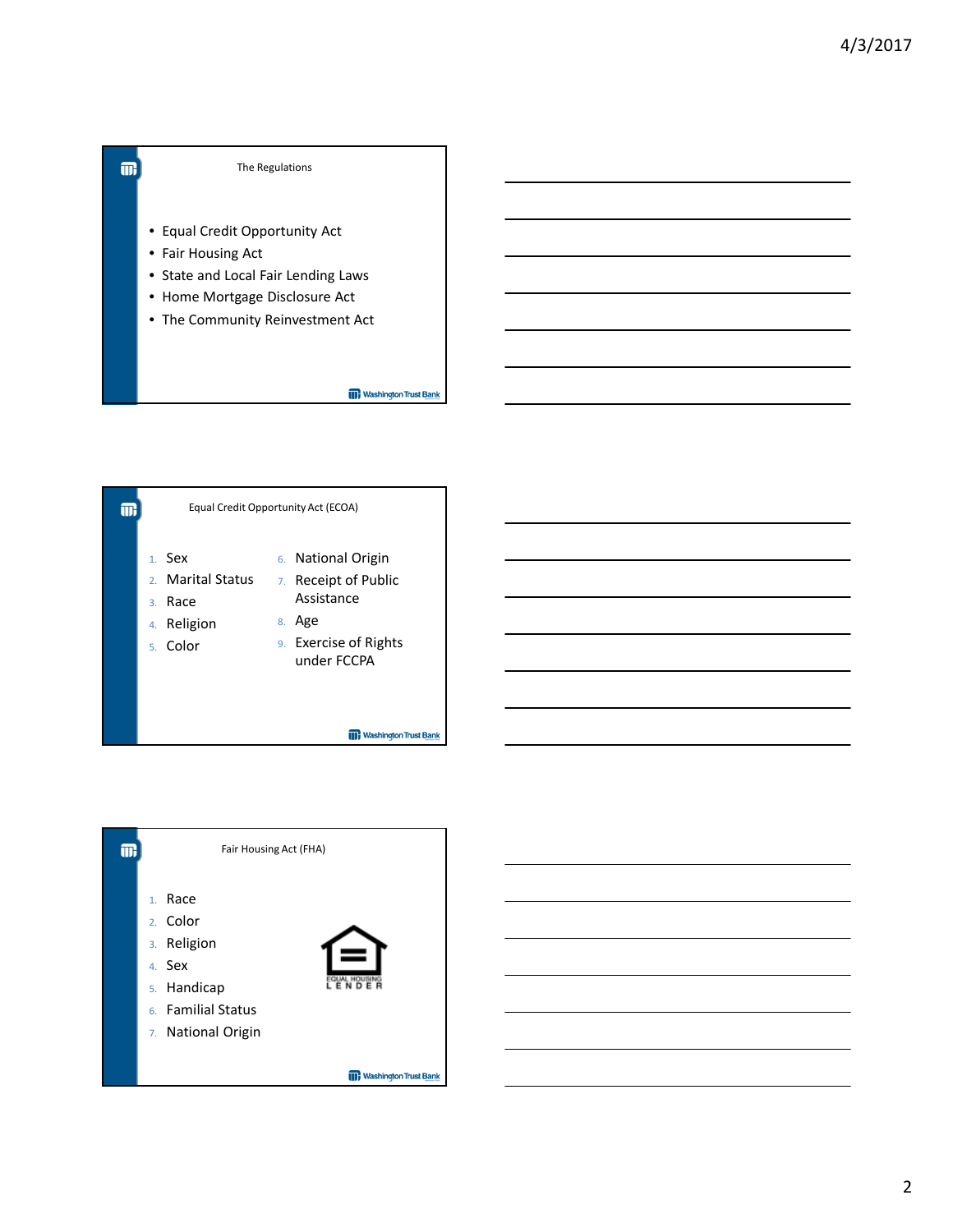|                                                                                                                                                                                                                             |                                                                                                                                                                                                                                                                                               | Washington State and local protected classes include the following:                                                                                                                                                                                                                 |                                                                                                                                                                                                                                                      |
|-----------------------------------------------------------------------------------------------------------------------------------------------------------------------------------------------------------------------------|-----------------------------------------------------------------------------------------------------------------------------------------------------------------------------------------------------------------------------------------------------------------------------------------------|-------------------------------------------------------------------------------------------------------------------------------------------------------------------------------------------------------------------------------------------------------------------------------------|------------------------------------------------------------------------------------------------------------------------------------------------------------------------------------------------------------------------------------------------------|
| State of Washington                                                                                                                                                                                                         | King County<br>(unincorporated)                                                                                                                                                                                                                                                               | City of Senttin                                                                                                                                                                                                                                                                     | City of Tecoma                                                                                                                                                                                                                                       |
| <b>Protected Gases</b><br>Raile<br>thelest<br>National Origin<br>Creed<br><b>Bes</b><br>Displairy<br><b>Familial Status</b><br><b>Martial Status</b><br>Sexual Drientation<br>Gender (dentity)<br>Virtimas/ Nilitary Status | <b>Protected Bases</b><br>Rate<br>Color<br>National Origin<br><b>Religion</b><br>Générai<br>Disability<br><b>Familiai Stutus</b><br>Meethal Shaham<br><b>Simulat Orientation</b><br>Genter (dentity)<br><b>Max</b><br>Section &<br><b>Use of a Service or</b><br>Assistive Animal<br>Accestry | <b>Protected Bases</b><br>Roce<br>Color<br>National Origin<br>Religion/Creed<br><b>Tues</b><br>Disability<br><b>Parental Rights</b><br><b>Maribel Status</b><br>Servant Orientation<br>Gerater Identity<br><b>Age</b><br>Section &<br>Political Ideology<br>Veteran/Wilitary Status | <b>Protected Gases</b><br>Role<br>timber<br>National Origin<br><b>Religion</b><br>Sei<br>Dissists<br>Familiai Nichts<br><b>Marttal Status</b><br>Sexual Drienfallon<br><b>Service (dentity)</b><br><b>Age</b><br>Veteran/Military Status<br>Ancestry |





| Πŀ                |                                                                                           | Government Monitoring Information                                                                                                                                                                                                                                                                                                                                         |                   |                                                                           |                        |                                  |
|-------------------|-------------------------------------------------------------------------------------------|---------------------------------------------------------------------------------------------------------------------------------------------------------------------------------------------------------------------------------------------------------------------------------------------------------------------------------------------------------------------------|-------------------|---------------------------------------------------------------------------|------------------------|----------------------------------|
|                   |                                                                                           | X. INFORMATION FOR GOVERNMENT MONITORING PURPOSES                                                                                                                                                                                                                                                                                                                         |                   |                                                                           |                        |                                  |
|                   |                                                                                           | The following information is requested by the Federal Government for certain types of loans related to a dwelling in order to monitor the lender's compliance with equal credit                                                                                                                                                                                           |                   |                                                                           |                        |                                  |
|                   |                                                                                           | opportunity, fait housing and home mortgage disclosure laws. You are not required to furnish this information, but are encouraged to do so. The law provides that a Lander may<br>not discriminate either on the basis of this information, or on whether you choose to furnish it. If you furnish the information, please provide both ethnicity and race. For race, you |                   |                                                                           |                        |                                  |
|                   |                                                                                           | may check more than one designation. If you do not furnish ethnicity, race, or sex, under Federal regulations, this lender is required to note the information on the basis of visual                                                                                                                                                                                     |                   |                                                                           |                        |                                  |
|                   |                                                                                           | observation and sumarre if you have made this application in person. If you do not wish to furnish the information, please check the box below. (Lender must review the above<br>material in assure that the disclosures satisfy all requirements to which the lender is subject under applicable state law for the particular type of loan applied for 1                 |                   |                                                                           |                        |                                  |
| <b>BORROWER</b>   | Lide and wish in Kamish this information.                                                 |                                                                                                                                                                                                                                                                                                                                                                           | CO-ROSSOMER       | I do not wish to furnish this information                                 |                        |                                  |
| <b>Ethnicity:</b> | Hissanic or Latino                                                                        | Not Hispanic or Latino                                                                                                                                                                                                                                                                                                                                                    | <b>Ethnicity:</b> | Hispanic or Latino                                                        | Net Hispanic or Lating |                                  |
| Reserv            | American Indian or                                                                        | <b>Balan</b><br><b>Glazk or</b>                                                                                                                                                                                                                                                                                                                                           | Racer             | American Indian ar                                                        | Asian                  | <b>Glack or</b>                  |
|                   | Alaska Nation                                                                             | <b>African American</b>                                                                                                                                                                                                                                                                                                                                                   |                   | <b>Alaska Native</b><br>Native Hawaiian or Other Pacific Islander   White |                        | <b>African American</b>          |
|                   | Native Hawaiian or Other Pacific Islander                                                 | <b>White</b>                                                                                                                                                                                                                                                                                                                                                              |                   |                                                                           |                        |                                  |
| Sep.              | Female<br>To be Completed by Loan Originator:                                             | Male                                                                                                                                                                                                                                                                                                                                                                      | See at            | Female                                                                    | Male                   |                                  |
|                   | This information was provided:<br>In a fara, in Jare Interdent<br>In a telephone intentow | By the applicant and submitted by fax or mail<br>By the applicant and submitted via a-mail or the internal                                                                                                                                                                                                                                                                |                   |                                                                           |                        |                                  |
|                   |                                                                                           |                                                                                                                                                                                                                                                                                                                                                                           |                   |                                                                           |                        | <b>III</b> Washington Trust Bank |

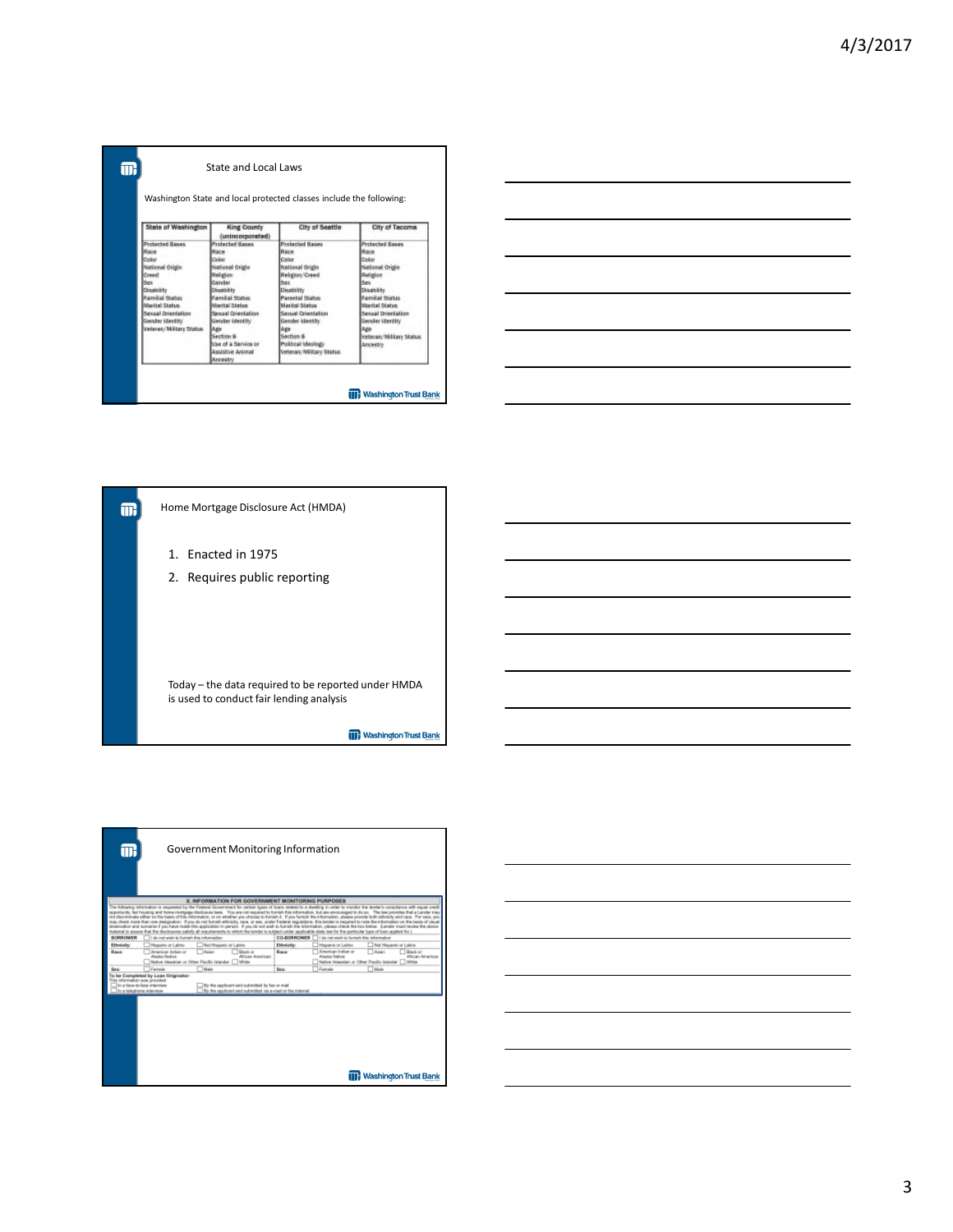



|                                                                                                                                                                                                                                                                                                                                                                                                                                                                                                                                                                                                                                             | LAR Key                                                                                                                                                                                                                                                                                                                                                                                                                                                                                                                                                                                                                                                                                                                                                 |                                                                                                                                                                                                                                                                                                                                                                                                                                                                                                                                                                                                                                         |
|---------------------------------------------------------------------------------------------------------------------------------------------------------------------------------------------------------------------------------------------------------------------------------------------------------------------------------------------------------------------------------------------------------------------------------------------------------------------------------------------------------------------------------------------------------------------------------------------------------------------------------------------|---------------------------------------------------------------------------------------------------------------------------------------------------------------------------------------------------------------------------------------------------------------------------------------------------------------------------------------------------------------------------------------------------------------------------------------------------------------------------------------------------------------------------------------------------------------------------------------------------------------------------------------------------------------------------------------------------------------------------------------------------------|-----------------------------------------------------------------------------------------------------------------------------------------------------------------------------------------------------------------------------------------------------------------------------------------------------------------------------------------------------------------------------------------------------------------------------------------------------------------------------------------------------------------------------------------------------------------------------------------------------------------------------------------|
| Aganization or Loan Information<br>Louis Town<br>1 - Conventional Lane Land rather than 1944.<br>UL FSA as EFE is good<br>2 - Phil. insured 2 sales (Housting<br>Administrator<br>2-16 stacksteed February, 4-8 models and<br>4 - Electricia de Faren Sanctus riugantes conficiales<br><b>Hukikry Service</b><br><b>Pleasanty Topics</b><br>1-City bids or hands influenting in quicketband<br><b>REMARKS</b><br>2-Mendichawilhousing<br><b>In-Matterdy</b><br>Painter of Loan:<br>1 - Harry Jeankees<br>2-Humaningsciencert<br>3-Felicacing<br>German Divisionment<br>1 - Carrer contract on a pancipal healing<br>2- list consensuouslast | T-Prescureval request shered by<br>frequencied length at year.<br>5 - Prespectively expansive provided leak net<br>Assessment leadstated incondition<br>Anglicard Internation<br><b>Eleccità</b> :<br>L. Hoperin or Latinic<br>The Rice Hilamonds and Ladison<br>3- belowprints restauranties the against thursel.<br><b>Statist, of Mediterra approximation</b><br>8-164 Auctioble David Ave. A. 123-<br>5- No in applicant<br><b>Tuesday</b><br>1- demographication of Atlantar funds at<br>$2 - 44441$<br>3-Bick of Witsel American<br>L .: Native Hearsler or Other Pacific Marsler<br><b>Buy White</b><br>Ett-Jellomoakus: natijatuvident ilu largikuste<br>is shell, lokemed  or long-losses applications<br>T - This applicable care App. A. LEU | L. Torne Man<br>2 - Gives May<br>$1-$ Thursday May.<br>8-Farmer Min.<br>5- Preside not ortigation<br>5- Gevenetie best, salingi best te swings<br>armai ciratiuni<br>7 .- Like Instance is company, treats assess.<br>experience health are financial community<br>E - Alfrida investment<br>B-120 at hom of purchaser<br>Fie as sent for Daniel inglimesing potted<br>1-Then kindnesses mith<br>3- Englishmet hiday<br>3 - Casilli Mckins<br><b>L. Grannel</b><br>1-leadblack and deteroparties, diving entra-<br>6 - Unarkatio internation<br>7- Credit application incorporate<br>E - Thirdquays is automar devied.<br>$b - 120$ and |
| 3- NX accounts<br>Peagures of district participations cityle<br>1- Programval was requested<br>2 - Prescare sel sono rici veganciati<br>$2 - 76.6$ lays \$1,600<br><b>Artist Texas</b><br>The Europe concerns held.<br>7-Australian agreed to hid amated<br>2-Application decised by Nursial Follyline<br>4-Application within next by applicant.<br>5-The ideased hit incorrect expenses<br>ti-Lyan guidhanad by financial institution                                                                                                                                                                                                     | 5-No co-applicant<br><b>Daniel</b><br>$1 - 10$ into<br>$2 -$ Featuring<br>5- Information notate kissattu applicant<br>is real, inhance, or his plans spokeships<br>4-Mel Applicable (best App. A. 107).<br>L. Gran profit and<br>Type of Punik aver<br>(i-Lisar-was test originated in was red.<br>with in calentar year covered by register                                                                                                                                                                                                                                                                                                                                                                                                            | <b>Other Data</b><br><b>COM ISSN 1990 To low a standard of</b><br><b><i><u>Address</u></i></b><br>The <b>DOM Program</b><br>R .- Flori at 14 30704 Associates<br>Line Shakes to by the applications and integrational<br>1 .- Securital for a first text<br>E- Siegenit for a subsettivate kim<br>1-Met sequent by a lost<br>3 - Gri rapid nich (port-suel isan)                                                                                                                                                                                                                                                                        |



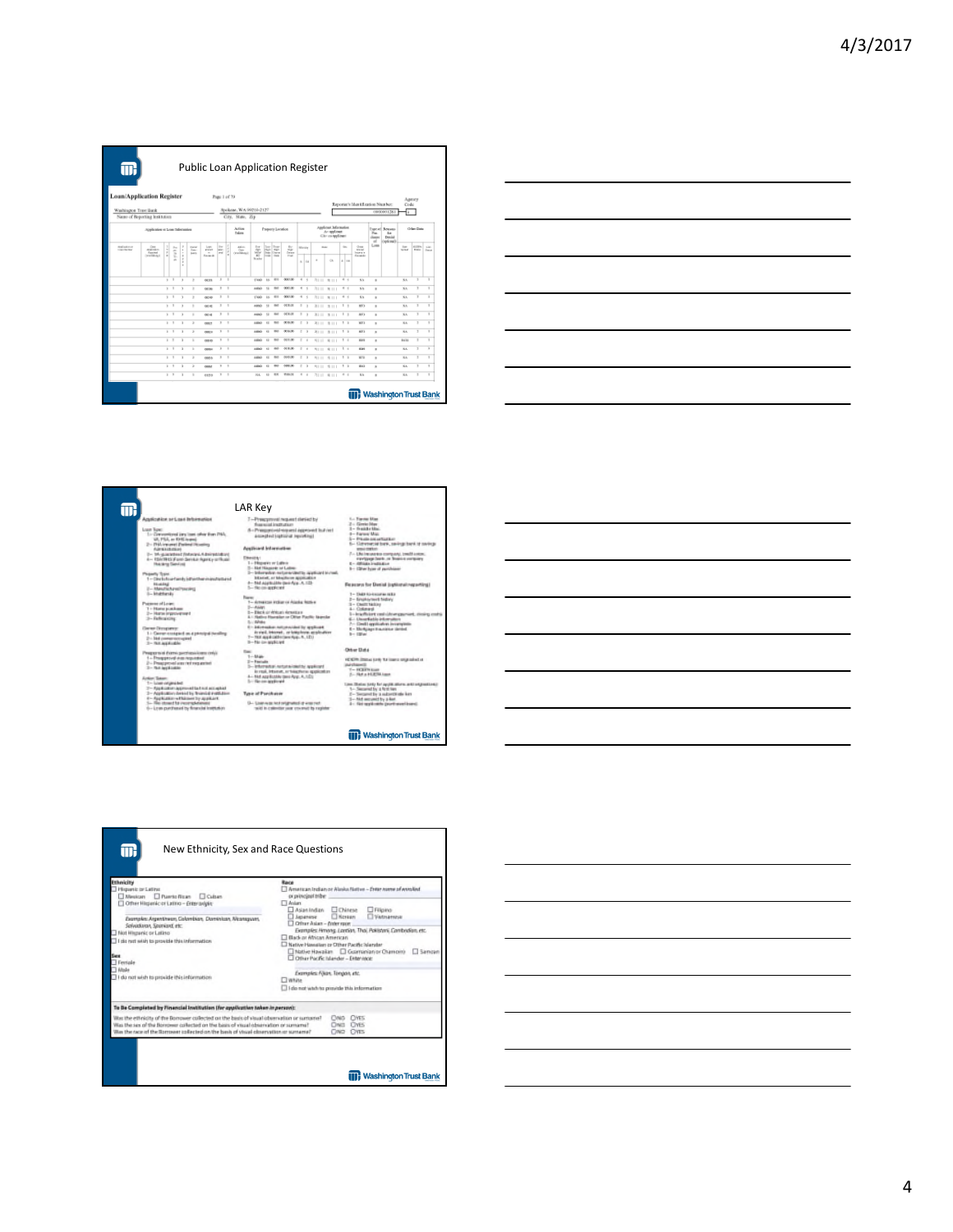







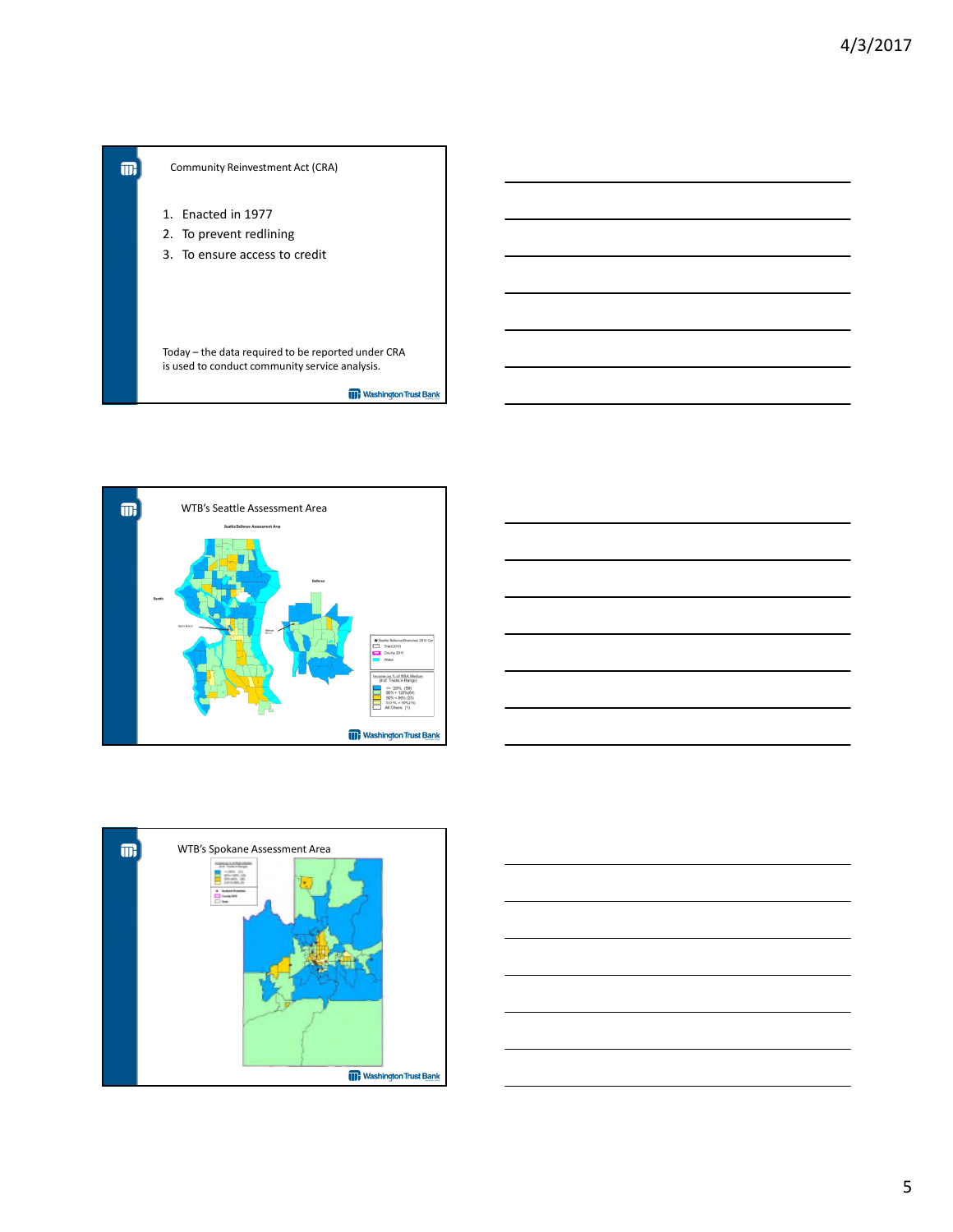



### CRA Record of Lending Considerations

- Total \$ and % of originated LMI mortgages
- Aggregate \$ and % mortgages
- Proximity

 $\blacksquare$ 

- Number of Branch(s)
- Market Share
- Type of Institution

**Washington Trust Bank**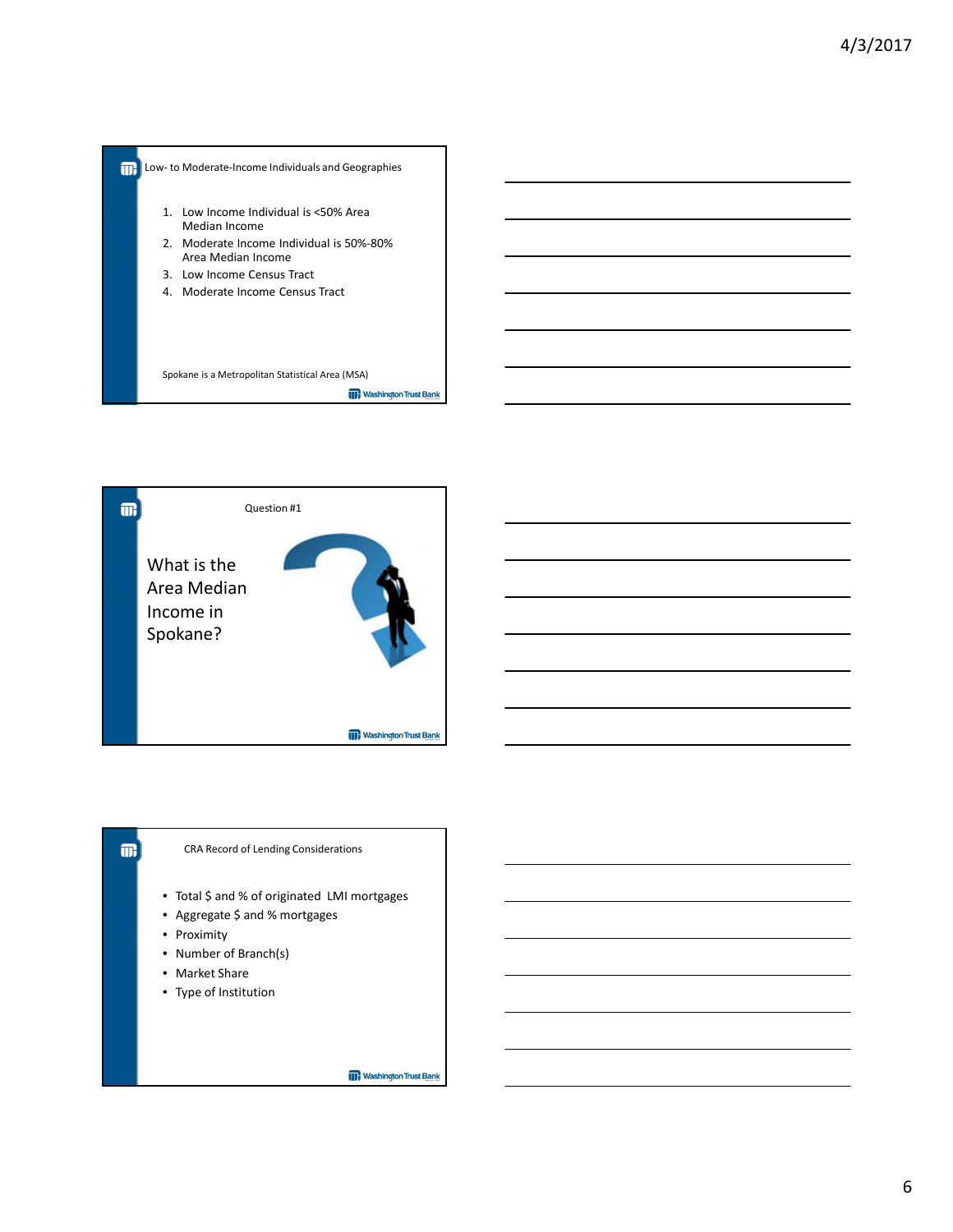## $\blacksquare$ CRA Performance Evaluation • Inside/Outside Distribution • Income and Geographical - Performance vs. Aggregate vs. Opportunities • Innovative and Flexible Loan Programs **III** Washington Trust Bank

#### CRA Performance Evaluation Example Tables

#### **Overall CRA Rating**

 $\blacksquare$ 

Institution's CRA Rating: This institution is med Satisfactory.

The following table indicates the performance level of U.S. Bank National Association with respect to the Lending, Investment, and Service Tests:

|                           |                     | 115 Book National Association<br><b>Performance Tem</b> |              |
|---------------------------|---------------------|---------------------------------------------------------|--------------|
| Perfectionis Levili       | <b>Texture Text</b> | <b>Tenuciature Tust</b>                                 | Service Test |
| Outstanding               |                     |                                                         |              |
| High Sendance             |                     |                                                         |              |
| Lyw Sainfastery           |                     |                                                         |              |
| Neudo so la presa         |                     |                                                         |              |
| Substantial Noncompliance |                     |                                                         |              |

**TT**, Washington Trust Bank

|                            |                 |              |                 |              |        | Tuble 4 - Distribution of Loans Inside and Outside the A.L. |         |                       |      |         |
|----------------------------|-----------------|--------------|-----------------|--------------|--------|-------------------------------------------------------------|---------|-----------------------|------|---------|
|                            |                 |              | Number of Loans |              |        |                                                             |         | Defin Amend of Lists: |      |         |
| Leas<br><b>Type</b>        | <b>Bidde AA</b> |              | Distribute A.S. |              | Total  | <b>Jackle AA</b>                                            |         | Unfolde AA            |      | Tetal   |
|                            | ×               | ÷.           | ×               | 46           |        | 有限图                                                         | $+u$    | 5.000                 | this |         |
| <b>News</b><br>Bestarns    |                 |              |                 |              |        |                                                             |         |                       |      |         |
| 2918                       | 2.119           | <b>M3</b> .3 | 151             | 5.7          | 2.274  | 333.8                                                       | VZ.4    | 27.4                  | Tá   | 3181.4  |
| 3411                       | 31%             | 788.3        | 234             | 6.3          | 2,325  | 484.8                                                       | $-12.3$ | 53                    | ы    | 179.0   |
| 5817                       | 2134            | 54.7         | 111             | 5.8          | 7.781  | 1716                                                        | 514     | 28.8                  | E.4  | 141.4   |
| <b>Subtitutal</b>          | 6.423           | <b>WA</b>    | 457             | 4.1          | 5,541  | LEEL                                                        | VE.L    | 86.4                  | T.N  | 1,886.9 |
| 1854154                    |                 |              |                 |              |        |                                                             |         |                       |      |         |
| 2010                       | 1.214           | w            | Falls           | 35           | TOBS   | 214.3                                                       | HO.     | 28.3                  | 66   | 482.9   |
| 5911                       | 1,941           | 32.4         | 1/4V            | 78           | 7.185  | 557.4                                                       | 1921.7  | 17.4                  | 53   | 334.5   |
| 2312                       | 2.918           | VZ 6         | 27.6            | 7.8          | 111    | 533.5                                                       | VALT    | 54.6                  | 9.3  | 336.1   |
| texas                      | 8,497           | 51.6         | <b>Mitt</b>     | $_{\rm{a}1}$ | 1,284  | LATTY                                                       | 16.5    | 1,88.0                | 6.8  | 1,425.9 |
| <b>Nama</b><br><b>Form</b> |                 |              |                 |              |        |                                                             |         |                       |      |         |
| 3416                       | 3Ħ              | 10.7         | 16              | 344          | 423    | 43 (6)                                                      | 信息      | E11                   | 34.3 | 福       |
| 2211                       | 316             | 44.1         | 3.85            | 13.5         | 111    | 46.5                                                        | 48.3    | TI.a.                 | XX.  | Tit 1   |
| 2917                       | 718             | 12.8         | 9.43            | 31.7         | 431    | 17.4                                                        | 162.4   | 783                   | 311  | T18     |
| <b>National</b>            | <b>bit</b>      | 46.3         | 435             | 313          | 1,294  | 136.7                                                       | 48.6    | 12.6                  | 34.4 | 211.3   |
| Tatal                      | 11,748          | 46.4         | 1,442           | 9.4          | 15.418 | 1.447                                                       | WL7     | 297                   | 34.8 | 1.544   |

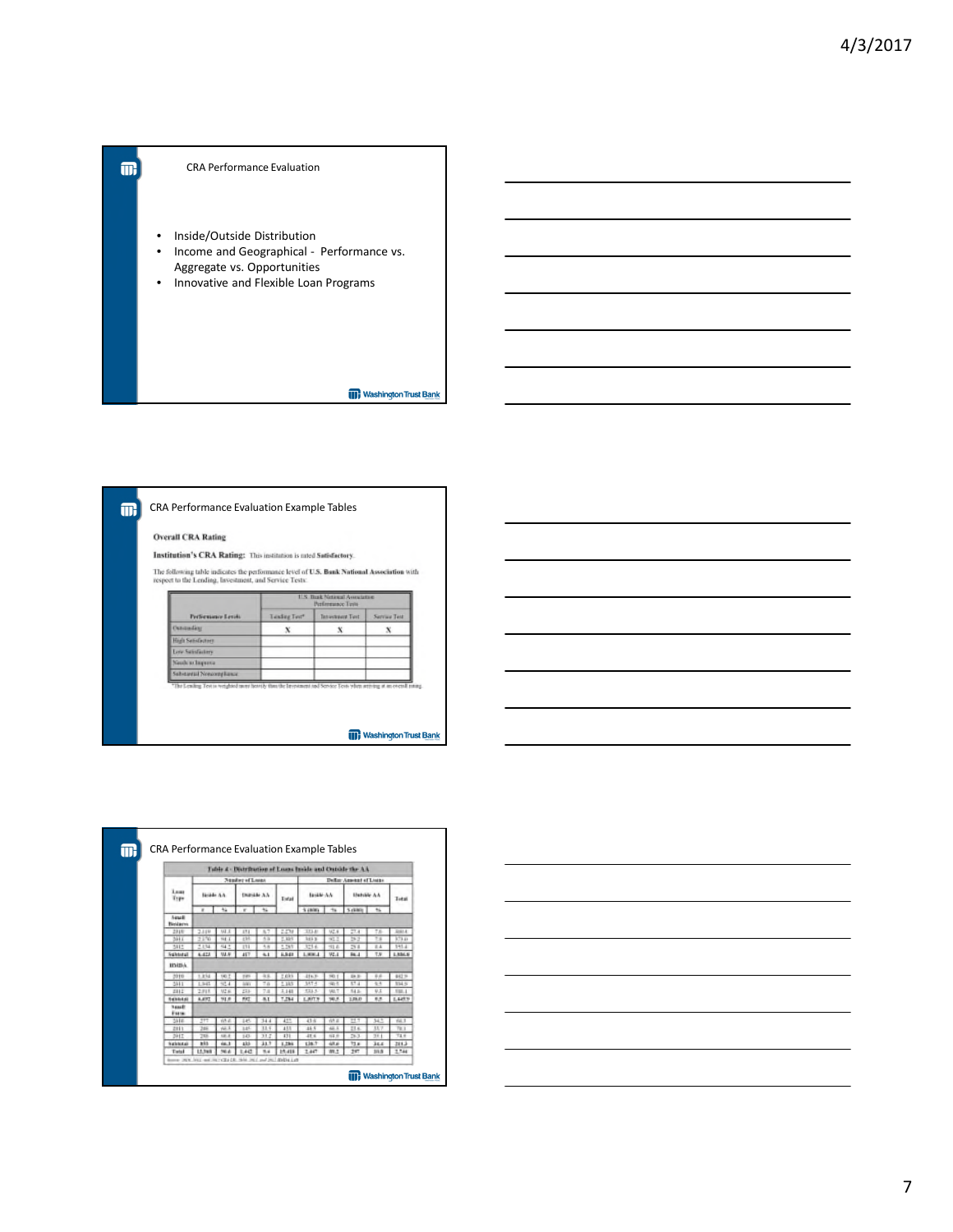|                                   |                              |                                     |                          | Table WA-6 - HMDA Borrower Profile                                                                                                       |              |              |                     |              |            |              |
|-----------------------------------|------------------------------|-------------------------------------|--------------------------|------------------------------------------------------------------------------------------------------------------------------------------|--------------|--------------|---------------------|--------------|------------|--------------|
| <b>Bernance</b><br><b>Incente</b> | 1900<br><b>Census</b>        | 3010<br>Aggregate                   | 3011<br>Aggregate        |                                                                                                                                          | 3010<br>Book |              | 2011<br><b>Book</b> |              | Bank       | 3012         |
| Level                             | <b>Farallies</b><br>e.       | v.                                  | 6                        |                                                                                                                                          | ¢,           |              |                     | e            |            | 怜            |
| Low                               | 19.6                         | 5.1                                 | 65                       | ×                                                                                                                                        | 10           | x            |                     | 24           | 41         | 40           |
| Moderate                          | $\overline{173}$             | <b>In</b>                           | 16.1                     | बा                                                                                                                                       | 312          | 4ł           |                     | 18.4         | 150        | 14.7         |
| Middle                            | 21.6                         | 25.3                                | 23.0                     | 52                                                                                                                                       | 25.6         | 14           |                     | 22.4         | 15)        | 54.6         |
| Upper                             | 41.5                         | 457                                 | 45.0                     | क                                                                                                                                        | a.           | 171          |                     | 313          | 511        | 561          |
| N/A                               | 00                           | 77                                  | 8.5                      | ×                                                                                                                                        | 10           | Y7           |                     | 5 a          | ĸ          | 66           |
| Totals                            | 100.0                        | 100.0                               | 100.0                    | 563                                                                                                                                      | 108.8        | 331          |                     | 100.0        | 1,021      | 500.0        |
|                                   | 3000                         | 3010                                |                          | Source: 2010 U.S. Crusas: 2010 and 2017 Avenue Louise Bass, 2010, 2011 and 2012 HMDs J.A.B.<br>Table WA-8 - HMDA Geographic Distribution |              |              |                     |              |            |              |
| CT<br>Income                      | Census<br>Owner-<br>Occupied | <b>Census</b><br>Owner-<br>Occupied | 2800<br>Agenciazio<br>e, | 2011<br>Augregate                                                                                                                        |              | 3010<br>Bank |                     | 2011<br>Bank |            | 2012<br>Bank |
| Level                             | Heasing<br>Units<br>松平       | Heasing<br>Units<br>52,948          |                          | q.                                                                                                                                       | ٠            | ×,           |                     | e,           | ٠          |              |
| Low                               | 65                           | 13                                  | 0.5                      | 0.6                                                                                                                                      | ٠            | 1.5          | ×                   | $0 - 0$      | 13         | s<br>13      |
| Maclessic                         | 13.0                         | 13.5                                | 1011                     | 10.7                                                                                                                                     | 13           | 8.4          | ig)                 | 9.1          | 37         | 8.0          |
| Middle                            | 55.8                         | 48.                                 | 513                      | 53.5                                                                                                                                     | 130          | 54.1         | 165                 | 49.9         | 230        | 46.0         |
| Upper                             | 30.7                         | 36.9                                | M.)                      | 567                                                                                                                                      | 63           | k1.0         | 136                 | 41.0         | 456        | 447          |
| NO <sub>4</sub><br>Totals         | 6.0<br>100.0                 | 0.0<br>109.9                        | 0.0<br>100.0             | 0.6<br>390.0                                                                                                                             | ū<br>303     | ūā<br>390.0  | ж<br>331            | 46<br>100.0  | т<br>1,021 | 0.0<br>108.8 |



| Table 10 Innovative and Flexible Loan Programs        |              |                   |
|-------------------------------------------------------|--------------|-------------------|
| Program Type                                          | #af<br>Lossa | S of Laans<br>man |
| FHA & VA Merteage Loans                               | 4,294        | 975,846           |
| SBA Leans (SBA 7a/504 & SBA Express)                  | 38           | 26,992            |
| Oregon State Housing                                  | 19           | 2.098             |
| Oregon Department of Veterans' Affairs                |              | 110               |
| Washington State Bond-First time Homebusers           | 229          | 38.219            |
| Idaho State Bond-First time Homebuyers                | 153          | 16,982            |
| Homepath & SSB Purchase Assistance Programs           | 201          | 31,917            |
| FIIA Reverse Mortgage                                 | 126          | 21,589            |
| USDA Rural Development                                | 465          | \$4,728           |
| HUD Section 184                                       | ñ            | 1,568             |
| One Time Close Construction                           | 64           | 19,872            |
| Down Perceent Assistance Programs                     | 111          | 742               |
| FHLB-HomeStart Grants                                 | Ŧ            | 35                |
| HARP-Relief                                           | 1,028        | 251,675           |
| <b>HAMP</b>                                           | 71           | 13.221            |
| Oregon Homorwegenkip Stabilization Program            | 17           | 2,079             |
| Small Dollar \$1,000 or less Unsecured Consumer Logos | 532          | 432               |
| <b>Zource: Rosk records</b>                           |              |                   |





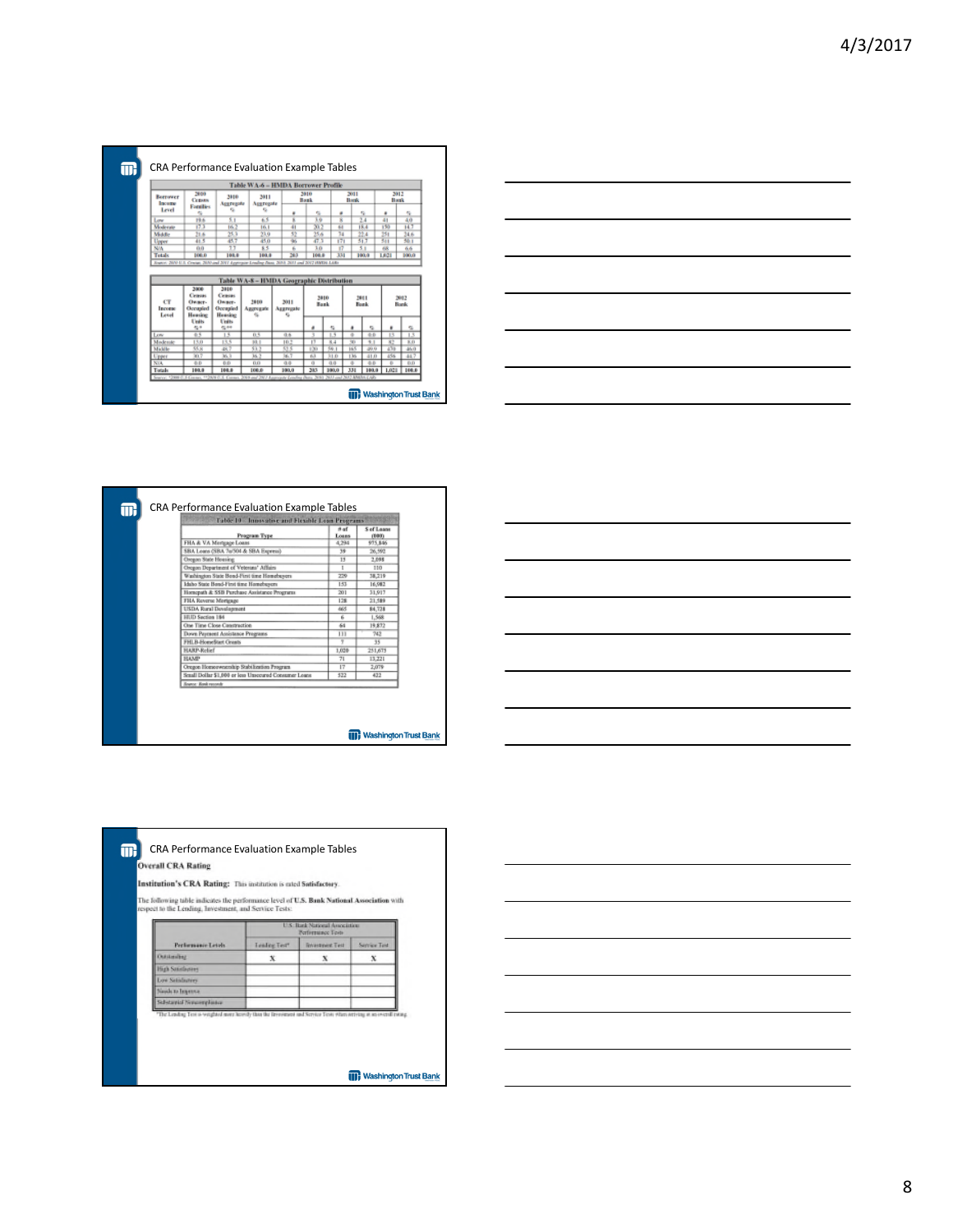- **TRA PERFORMATION EVALUATION FAIIT Lending Report**<br> **CRA PERFORMATION** IS the CF of the continued and interaction and interaction and interaction and interaction and interaction and interaction and interaction and interac
	- In a separate action, the CFPB cited the bank for deceptive practices under sections 1031 and 1036 of the Dodd-Frank Act, and for a Truth in Leading violation Part 102.C FR.<br>That 1026, involving the bank's Military Instal
	- The bank executed conciliation agreements in response to a disability discrimination complaint filed with HUD on April 23, 2012, and a netal discrimination complaint filed with HUD on September 13, 2013. For further infor

**III**, Washington Trust Bank